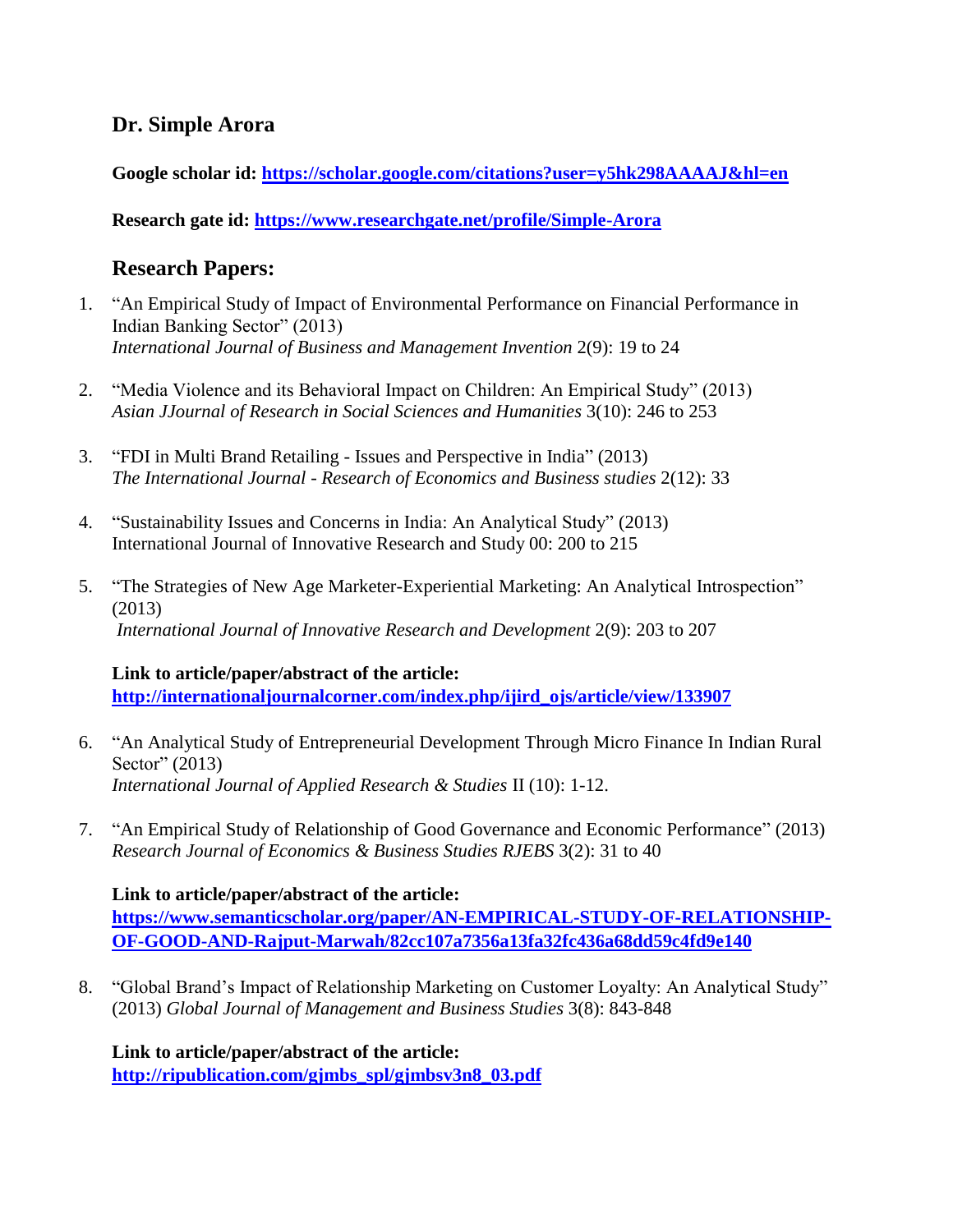**9.** "Factors Influencing the Consumption Pattern of Male Cosmetics in Delhi by an Urban Mal" (2013) *Journal of Business and Management (IOSR-JBM)*15 (2): 29-36

#### **Link to article/paper/abstract of the article: <http://dx.doi.org/10.9790/487X-1522936>**

- 10. "E-learning Models on Managerial Compensation and Organizational Behaviour N Delhi" (2013) *epg pathshalacommerce/ UGC-ICT (MHRD, Govt. of India)*
- 11. "Nurturing Ethics In Corporate Communication; A Sustainable Strategy (2015) *IMS Manthan* 8(2): np

**Link to article/paper/abstract of the article: <http://dx.doi.org/10.18701/imsmanthan.v8i2.5124>**

12. "Adoption of Green Construction in India: A Road Less Travelled NOIDA"(2014) *International Journal of Sustainable Development* 6(7): 103-110

#### **Link to article/paper/abstract of the article:**

**[https://www.semanticscholar.org/paper/Adoption-of-Green-Construction-in-India%3A-A-](https://www.semanticscholar.org/paper/Adoption-of-Green-Construction-in-India%3A-A-Road-Rajput-Bagdi/cccc967cda6802f36dd7d7561f7943a5cae8f184)[Road-Rajput-Bagdi/cccc967cda6802f36dd7d7561f7943a5cae8f184](https://www.semanticscholar.org/paper/Adoption-of-Green-Construction-in-India%3A-A-Road-Rajput-Bagdi/cccc967cda6802f36dd7d7561f7943a5cae8f184)**

- 13. "The New Companies Act 2013-Revamping the Indian Corporate Legislation: An Analytical Study"(2014) *IME Journal* VIII, (1): np
- 14. "An Innovative Role in Constructing a Reliable Corporate Brand: A Case of Green CSR" (2014) *Bloomsbury*: 10
- 15. "Changing Landscape f Indian Corporate Sector: The Case Of Reverse Innovation (201 *Sustainable Strategy In India. Delhi*: 107-116

### **Link to article/paper/abstract of the article:**

16. "The Balanced Scorecard: Churning the Existing Literature"(2017) *Amity Global Business Review* 12(2): 20-31. **(EBSCO HOST, ulrichs web)**

**Link to article/paper/abstract of the article: [https://web.s.ebscohost.com/abstract?direct=true&profile=ehost&scope=site&authtype=cr](https://web.s.ebscohost.com/abstract?direct=true&profile=ehost&scope=site&authtype=crawler&jrnl=0975511X&AN=128325995&h=M0z8501kq0%2fYVHlooQVrdrPoNPzEOfjppSAAGUE6vBbwGLwQRkca3SdH1oFfAAXcMyKTecM%2bVY1NA2SGfQCZpg%3d%3d&crl=c&resultNs=AdminWebAuth&resultLocal=ErrCrlNotAuth&crlhashurl=login.aspx%3fdirect%3dtrue%26profile%3dehost%26scope%3dsite%26authtype%3dcrawler%26jrnl%3d0975511X%26AN%3d128325995) [awler&jrnl=0975511X&AN=128325995&h=M0z8501kq0%2fYVHlooQVrdrPoNPzEOfjpp](https://web.s.ebscohost.com/abstract?direct=true&profile=ehost&scope=site&authtype=crawler&jrnl=0975511X&AN=128325995&h=M0z8501kq0%2fYVHlooQVrdrPoNPzEOfjppSAAGUE6vBbwGLwQRkca3SdH1oFfAAXcMyKTecM%2bVY1NA2SGfQCZpg%3d%3d&crl=c&resultNs=AdminWebAuth&resultLocal=ErrCrlNotAuth&crlhashurl=login.aspx%3fdirect%3dtrue%26profile%3dehost%26scope%3dsite%26authtype%3dcrawler%26jrnl%3d0975511X%26AN%3d128325995) [SAAGUE6vBbwGLwQRkca3SdH1oFfAAXcMyKTecM%2bVY1NA2SGfQCZpg%3d%3d](https://web.s.ebscohost.com/abstract?direct=true&profile=ehost&scope=site&authtype=crawler&jrnl=0975511X&AN=128325995&h=M0z8501kq0%2fYVHlooQVrdrPoNPzEOfjppSAAGUE6vBbwGLwQRkca3SdH1oFfAAXcMyKTecM%2bVY1NA2SGfQCZpg%3d%3d&crl=c&resultNs=AdminWebAuth&resultLocal=ErrCrlNotAuth&crlhashurl=login.aspx%3fdirect%3dtrue%26profile%3dehost%26scope%3dsite%26authtype%3dcrawler%26jrnl%3d0975511X%26AN%3d128325995) [&crl=c&resultNs=AdminWebAuth&resultLocal=ErrCrlNotAuth&crlhashurl=login.aspx](https://web.s.ebscohost.com/abstract?direct=true&profile=ehost&scope=site&authtype=crawler&jrnl=0975511X&AN=128325995&h=M0z8501kq0%2fYVHlooQVrdrPoNPzEOfjppSAAGUE6vBbwGLwQRkca3SdH1oFfAAXcMyKTecM%2bVY1NA2SGfQCZpg%3d%3d&crl=c&resultNs=AdminWebAuth&resultLocal=ErrCrlNotAuth&crlhashurl=login.aspx%3fdirect%3dtrue%26profile%3dehost%26scope%3dsite%26authtype%3dcrawler%26jrnl%3d0975511X%26AN%3d128325995) [%3fdirect%3dtrue%26profile%3dehost%26scope%3dsite%26authtype%3dcrawler%26jr](https://web.s.ebscohost.com/abstract?direct=true&profile=ehost&scope=site&authtype=crawler&jrnl=0975511X&AN=128325995&h=M0z8501kq0%2fYVHlooQVrdrPoNPzEOfjppSAAGUE6vBbwGLwQRkca3SdH1oFfAAXcMyKTecM%2bVY1NA2SGfQCZpg%3d%3d&crl=c&resultNs=AdminWebAuth&resultLocal=ErrCrlNotAuth&crlhashurl=login.aspx%3fdirect%3dtrue%26profile%3dehost%26scope%3dsite%26authtype%3dcrawler%26jrnl%3d0975511X%26AN%3d128325995) [nl%3d0975511X%26AN%3d128325995](https://web.s.ebscohost.com/abstract?direct=true&profile=ehost&scope=site&authtype=crawler&jrnl=0975511X&AN=128325995&h=M0z8501kq0%2fYVHlooQVrdrPoNPzEOfjppSAAGUE6vBbwGLwQRkca3SdH1oFfAAXcMyKTecM%2bVY1NA2SGfQCZpg%3d%3d&crl=c&resultNs=AdminWebAuth&resultLocal=ErrCrlNotAuth&crlhashurl=login.aspx%3fdirect%3dtrue%26profile%3dehost%26scope%3dsite%26authtype%3dcrawler%26jrnl%3d0975511X%26AN%3d128325995)**